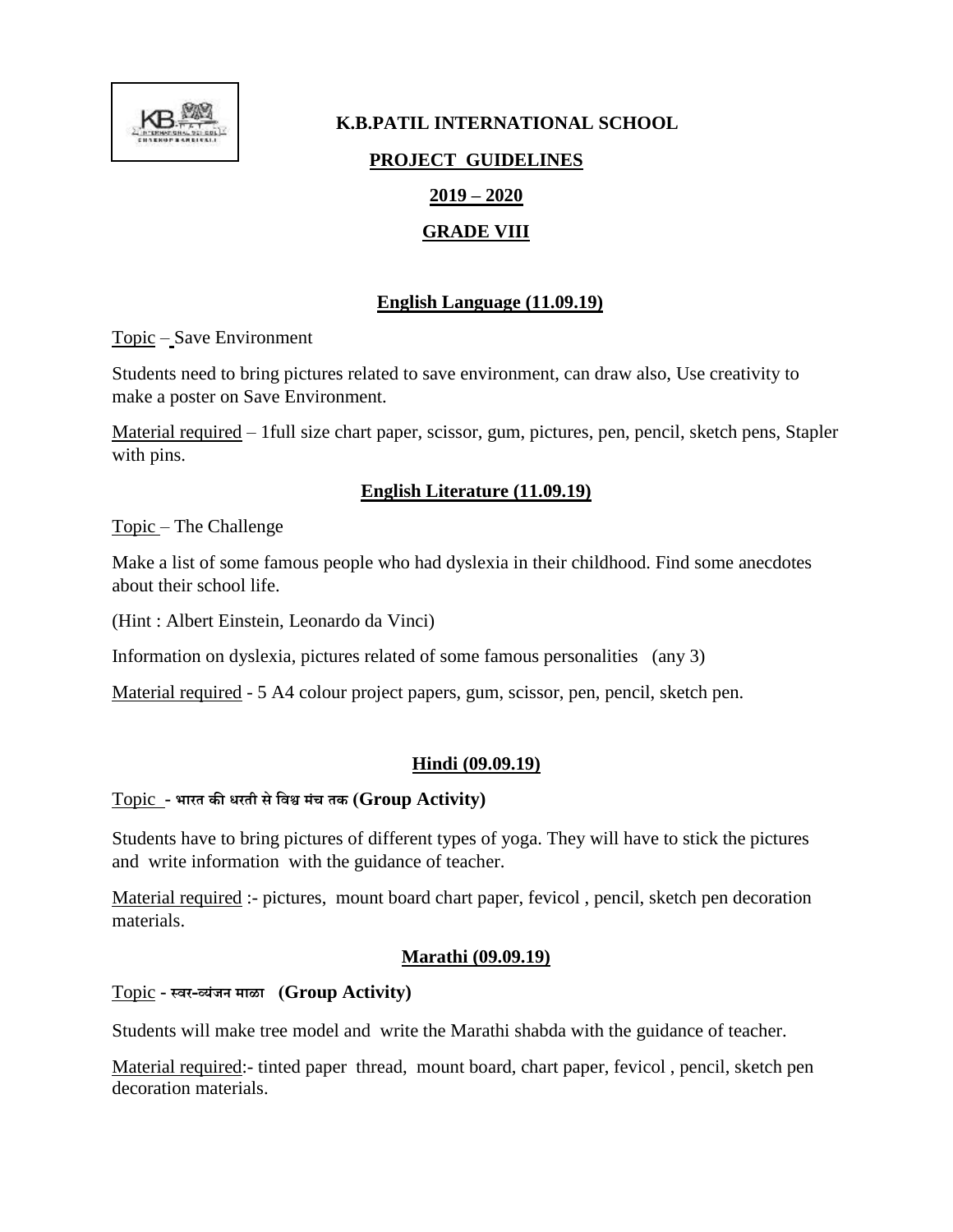### **Mathematics (16.09.19)**

Topic : Understanding shapes , special types of quadrilaterals

Students will make different shapes of quadrilaterals and learn different properties of quadrilaterals .

Materials required : Chart paper ,glue ,scissors , colour paper ,colours etc.

#### **Physics (16.09.19)**

Topic : Energy

Students will perform an activity and will understand Work, Mechanical Energy ,its types . Then with the help of different pictures will make charts displaying Work, Mechanical energy.

Materials required : Chart paper, pictures related to work , mechanical energy , glue , scissors , colours .

#### **Chemistry (17.09.19)**

Topic- Language of Chemistry- Chemical formula [Individual activity]

Students will be provided with the data sheet to complete the chemical formula and chemical names of various chemical compounds in the class.

# **Biology (17.09.19)**

Topic : Ecosystem

Students will make a chart on food chain and food web using pictures.

Materials required : Chart paper, pictures , information, sketch pens ,scissor etc .

# **History (18.09.19)**

Topic – The Revolt of 1857 – The First War of Independence

Pictures from Text book, Inida Map related to war

Causes of the Revolt

Impact of the Revolt

Leaders of the Revolt

Bring map wherever required

Materials required – Information, Text book, Scrap book, pens, sketch pens, 6 nos. project paper.